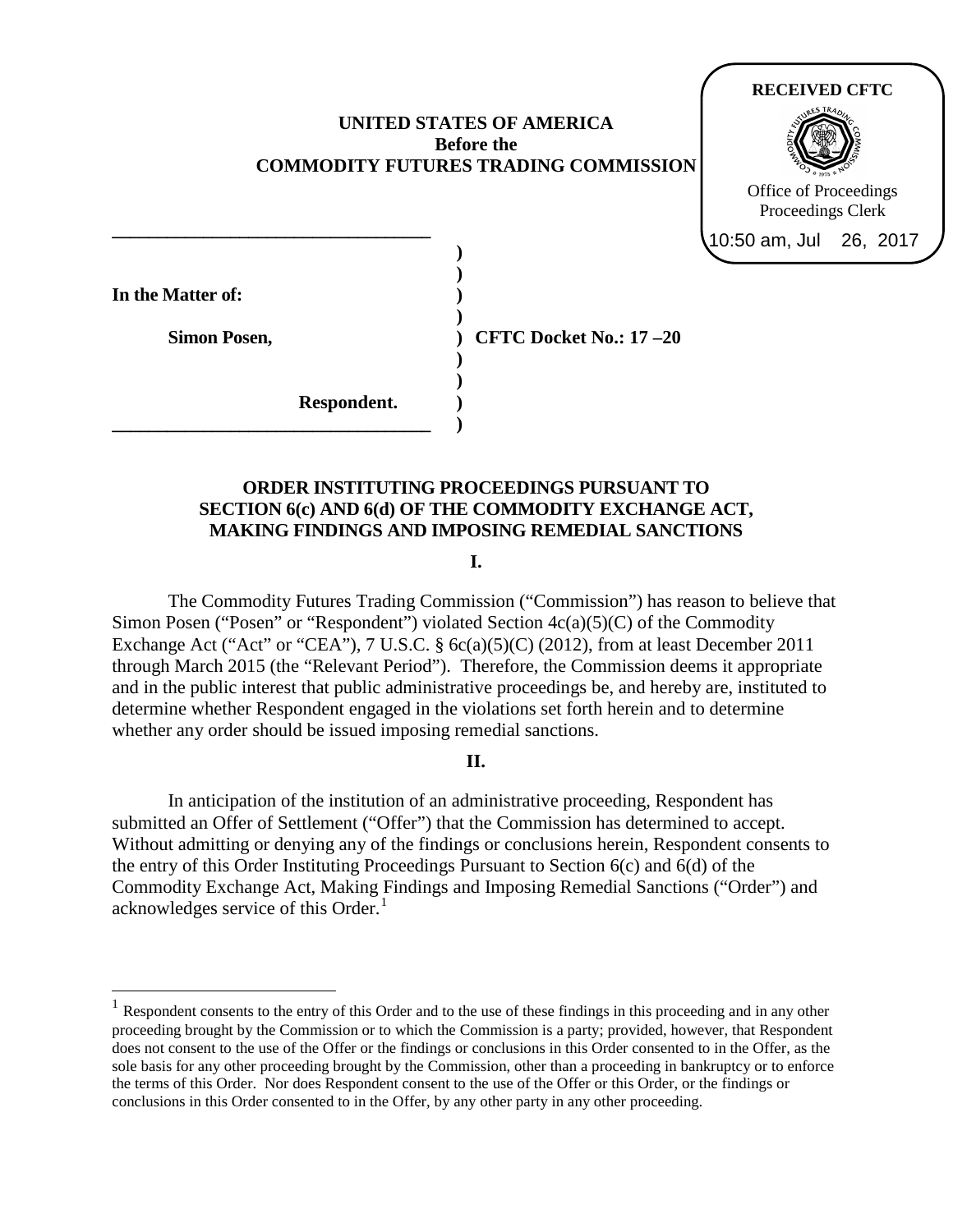The Commission finds the following:

### **A. SUMMARY**

During the period December 2011 through March 2015, Respondent engaged in the disruptive practice of "spoofing" (bidding or offering with the intent to cancel the bid or offer before execution) with respect to Crude Oil futures contracts traded on the New York Mercantile Exchange ("NYMEX") and Gold, Silver, and Copper Futures contracts traded on the Commodity Exchange, Inc. ("COMEX"). Posen's spoofing orders, of which there were thousands during the Relevant Period, violated Section  $4c(a)(5)(C)$  of the Act.

#### **B. RESPONDENT**

**Simon Posen** is a New York-based trader, who manually trades futures products on NYMEX and COMEX. Posen is a member of NYMEX and COMEX, who during the Relevant Period traded from home for his own account and was not employed by any corporate entity. Although he has previously held registrations as a floor trader and floor broker, Posen is not currently registered with the Commission in any capacity.

## **C. FACTS**

Posen is a manual "point and click" trader who traded by computer from his New York City apartment for his own account. He traded in futures markets, including Crude Oil, Gold, Silver and Copper, during the period December 2011 through March 2015. Posen's daily activity volumes were at their highest during 2012 and were somewhat lower in late 2014 and 2015, after a hiatus in trading from February 2013 to August 2013. On a typical day, Posen would enter hundreds of buy and sell orders in multiple products, with a focus on Crude Oil, Gold, Silver, and Copper Futures contracts. Posen often traded during off-peak hours, when the markets were less liquid, and would typically exit the market without holding onto any positions at the end of his trading session each day.

Posen repeatedly used the same trading pattern to spoof in the Crude Oil, Gold, Silver, and Copper Futures markets: he would, within a matter of seconds: (1) place one or more large orders or a series of layered orders (orders with gradually increasing or decreasing prices), totaling 60 or more lots, on either the buy or sell side of the market, with the intent to cancel these orders before execution; (2) shortly thereafter place one or more smaller orders of one to ten lots, or "iceberg" orders (orders in which the size of the order is not visible to other market participants) on the opposite side of the market; and (3) once the smaller order or "iceberg" order was filled in whole or in part, cancel the original large or layered orders on the opposite side of the market before those orders could be filled. Often, he would immediately repeat this pattern in reverse to exit the position he had created and revert to being flat.

Posen deployed this spoofing strategy on thousands of occasions during the Relevant Period. In 2014 and 2015, Posen traded less frequently and he also reduced his use of "iceberg"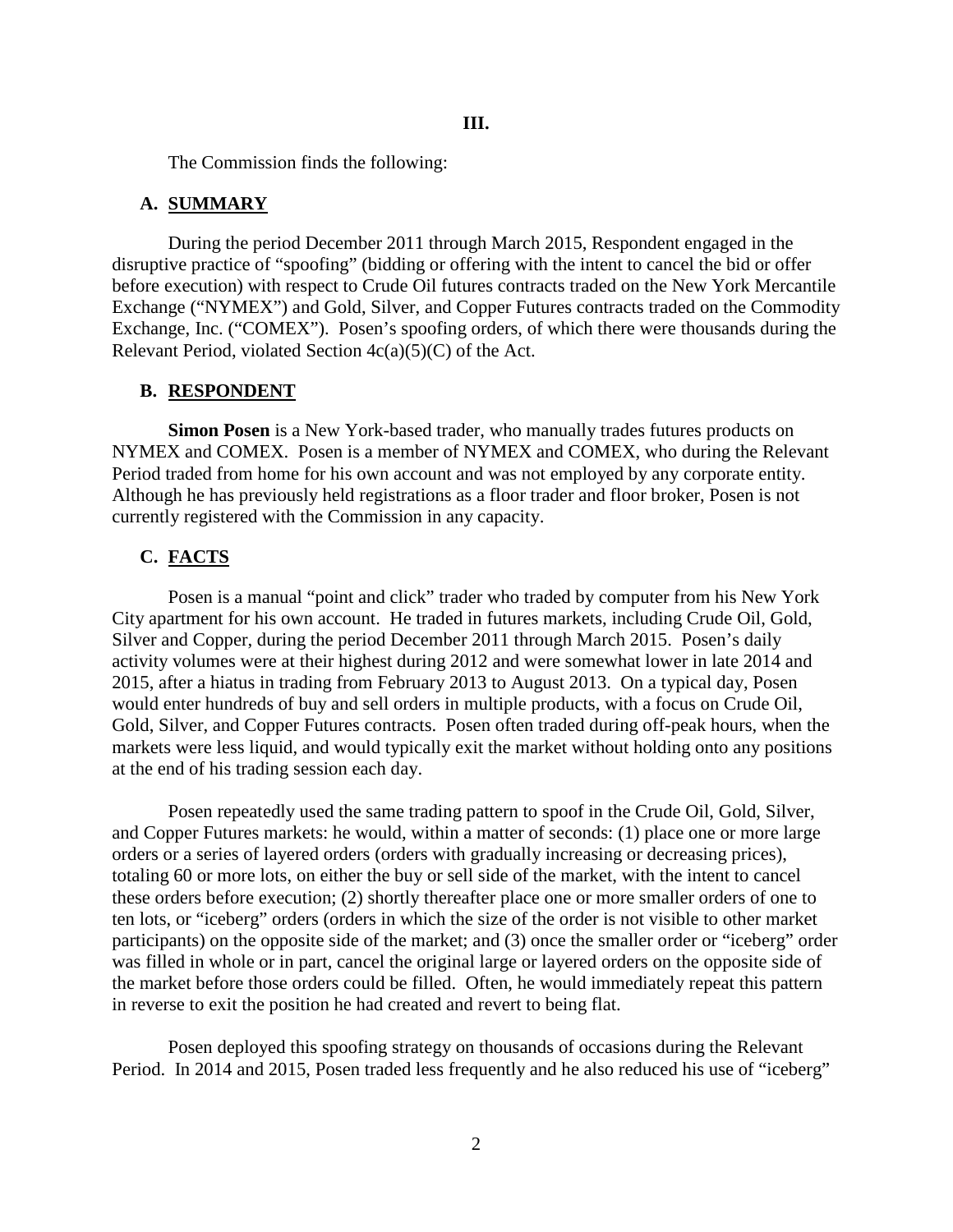orders and tended to favor single, large-volume orders over the series of layered orders. However, Posen continued to place spoof orders until the end of the Relevant Period.<sup>[2](#page-2-0)</sup>

## **IV.**

### **LEGAL DISCUSSION**

#### **Section 4c(a)(5)(C) of the Act—Spoofing Violations**

Section  $4c(a)(5)$  of the Act makes it unlawful for "[a]ny person to engage in any trading, practice, or conduct on or subject to the rules of a registered entity that . . . is, is of the character of, or is commonly known to the trade as, 'spoofing' (bidding or offering with the intent to cancel the bid or offer before execution)." As described above, Posen entered into thousands of bids or offers on a registered entity with the intent to cancel the bids or offers before execution in violation of Section 4c(a)(5)(C) of the Act. *See, e.g., CFTC v. Oystacher et al.*, No. 15-CV-9196, 2016 WL 4439945 (N.D. Ill. Dec. 20, 2016); *CFTC v. Sarao*, No. 15-CV-3398 (N.D. Ill. Nov. 14, 2016); *CFTC v. Khara and Salim*, No. 15-CV-03497 (S.D.N.Y. March 31, 2016).

#### **V.**

## **FINDINGS OF VIOLATIONS**

Based on the foregoing, the Commission finds that Posen violated Section  $4c(a)(5)(C)$  of the Act.

## **VI.**

### **OFFER OF SETTLEMENT**

Posen has submitted an Offer in which he, without admitting or denying the findings and conclusions herein:

- A. Acknowledges receipt of service of this Order;
- B. Admits the jurisdiction of the Commission to all the matters set forth in this Order and for any action or proceeding brought or authorized by the Commission based on a violation of or enforcement of this Order;
- C. Waives:

 $\overline{a}$ 

- (1) the filing and service of a complaint and notice of hearing;
- (2) a hearing;
- (3) all post-hearing procedures;

<span id="page-2-0"></span><sup>&</sup>lt;sup>2</sup> CME Group ("CME") initially investigated Posen's trading in NYMEX Crude Oil Futures contracts and COMEX Gold Futures contracts for the period September 2013 to February 2014. This investigation resulted in CME ordering Posen to pay a \$75,000 fine and a five-week trading bar. Subsequently, CME investigated Posen's trading in COMEX Silver and Copper Futures contracts for the period November 2014 through March 2015. This investigation resulted in a \$90,000 fine and a four-week trading bar.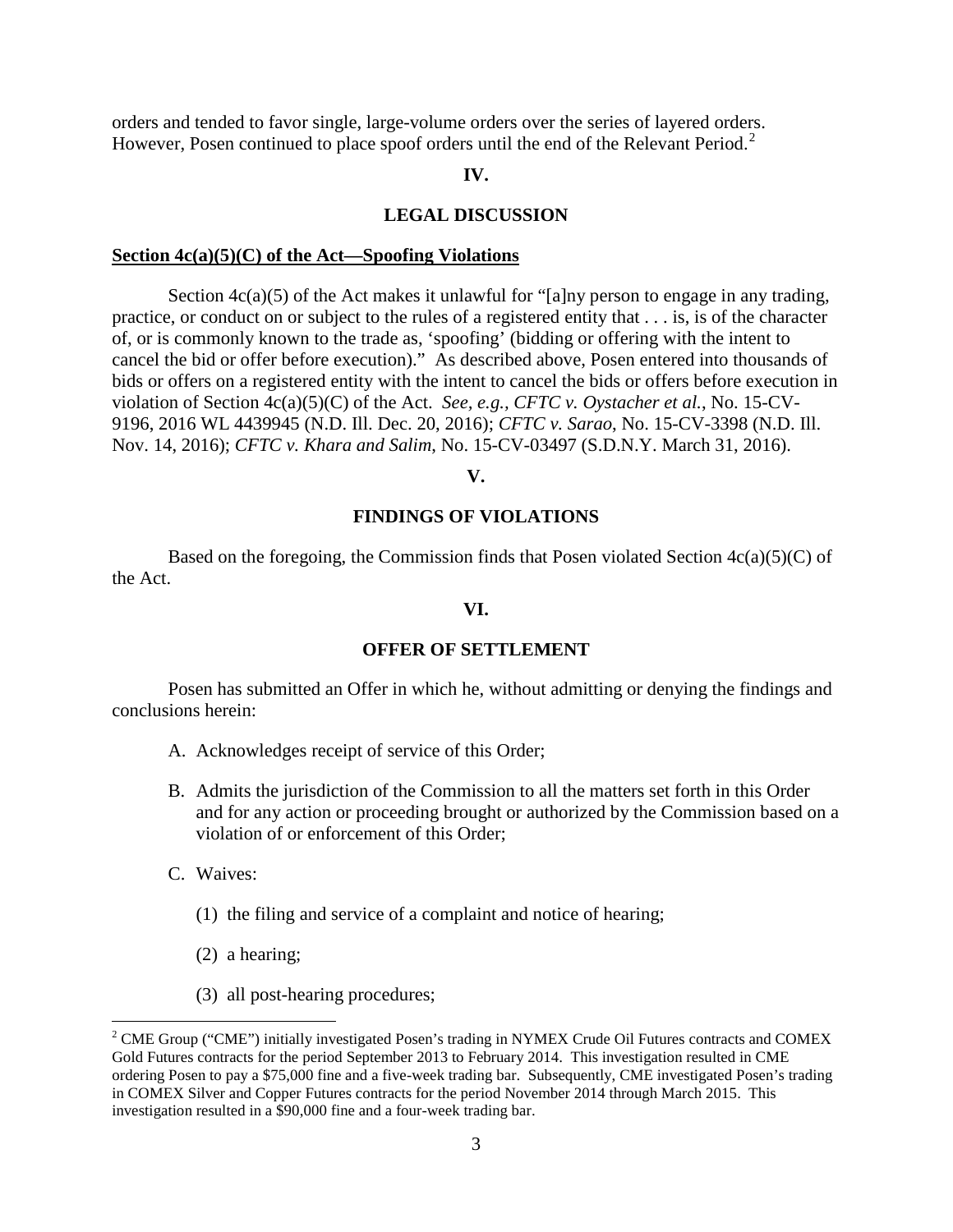- (4) judicial review by any court;
- (5) any and all objections to the participation by any member of the Commission's staff in the Commission's consideration of the Offer;
- (6) any and all claims that he may possess under the Equal Access to Justice Act, 5 U.S.C. § 504 (2012) and 28 U.S.C. § 2412 (2012), and/or the rules promulgated by the Commission in conformity therewith, Part 148 of the Regulations, 17 C.F.R. §§ 148.1*-*30 (2017), relating to, or arising from, this proceeding;
- (7) any and all claims that he may possess under the Small Business Regulatory Enforcement Fairness Act of 1996, Pub. L. No. 104-121, §§ 201-253, 110 Stat. 847, 857-68 (1996), as amended by Pub. L. No. 110-28, § 8302, 121 Stat. 112, 204-205 (2007), relating to, or arising from, this proceeding; and
- (8) any claims of Double Jeopardy based upon the institution of this proceeding or the entry in this proceeding of any order imposing a civil monetary penalty or any other relief;
- D. Stipulates that the record basis on which this Order is entered shall consist solely of the findings contained in this Order to which Posen has consented in the Offer; and
- E. Consents, solely on the basis of the Offer, to the Commission's entry of this Order that:
	- (1) makes findings by the Commission that Posen violated Section  $4c(a)(5)(C)$  of the Act;
	- (2) orders Posen to cease and desist from violating Section  $4c(a)(5)(C)$  of the Act;
	- (3) orders Posen to pay a civil monetary penalty in the amount of six hundred and thirty-five thousand dollars (\$635,000), plus post-judgment interest;
	- (4) orders that Posen be permanently prohibited from, directly or indirectly, engaging in trading on or subject to the rules of any registered entity (as that term is defined in Section 1a(40) of the Act, 7 U.S.C. § 1a(40) (2012), and all registered entities shall permanently refuse him trading privileges;
	- (5) orders that Posen be permanently prohibited from applying for registration or claiming exemption from registration with the Commission in any capacity, and engaging in any activity requiring such registration or exemption from registration with the Commission except as provided for in Regulation 4.14(a)(9), 17 C.F.R. § 4.14(a)(9) (2017); and
	- (6) orders Posen to comply with the conditions, undertakings, and representations consented to in the Offer and set forth in Part VII of this Order.

Upon consideration, the Commission has determined to accept the Offer.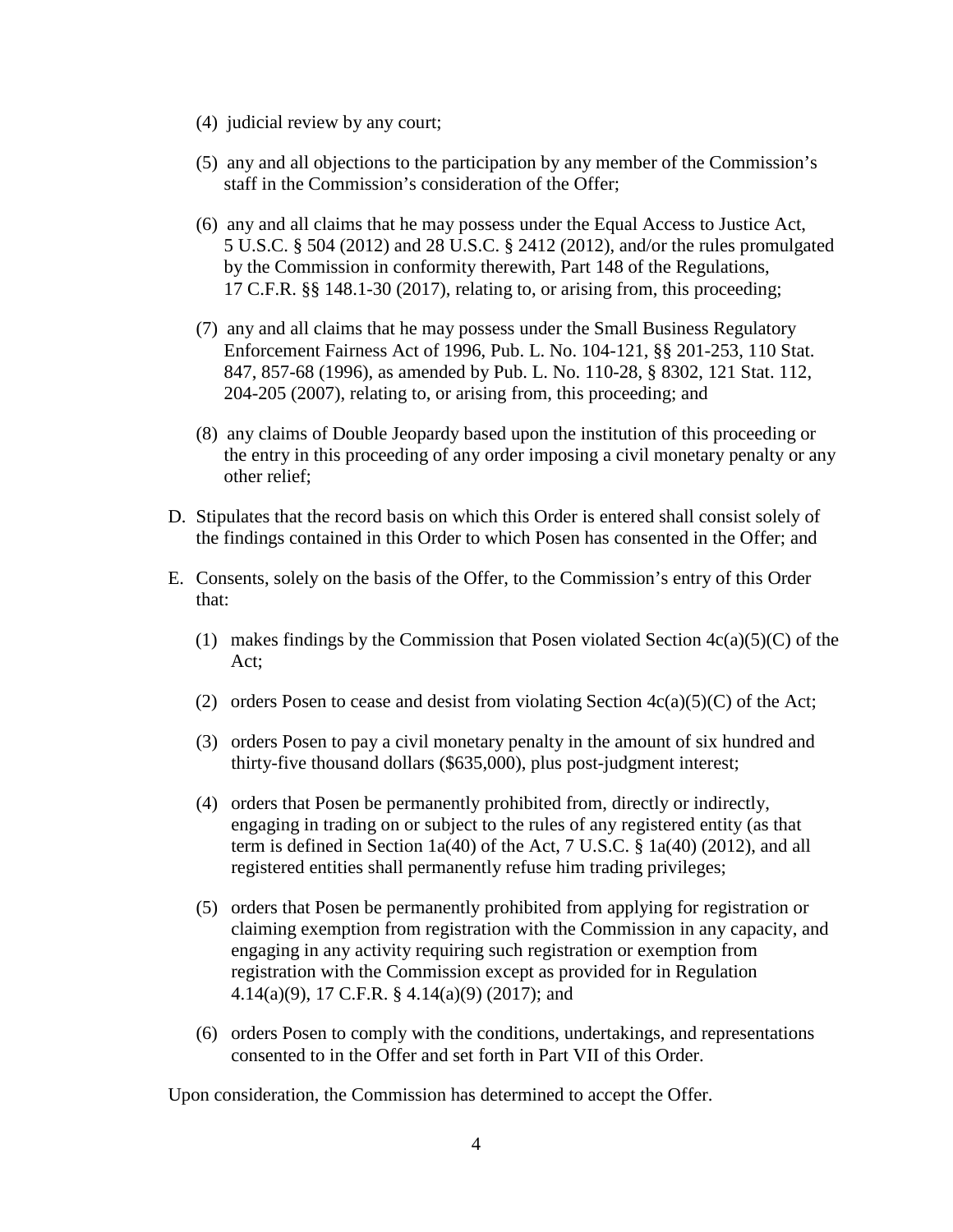## **VII.**

## **ORDER**

# **Accordingly, IT IS HEREBY ORDERED THAT:**

A. Respondent shall cease and desist from violating Section  $4c(a)(5)(C)$  of the Act.

B. Civil Monetary Penalty

- 1. Respondent shall pay a civil monetary penalty in the amount of six hundred and thirty-five thousand dollars (\$635,000) (the "CMP Obligation"). If the CMP Obligation is not paid in full within ten days of the date of entry of the Order, then post-judgment interest shall accrue on the CMP Obligation beginning on the date of entry of the Order and shall be determined by using the Treasury Bill rate prevailing on the date of entry of the Order pursuant to 28 U.S.C. § 1961 (2012).
- 2. Respondent shall pay the CMP Obligation by electronic funds transfer, U.S. postal money order, certified check, bank cashier's check, or bank money order. If payment is to be made other than by electronic funds transfer, Respondent shall make the payment payable to the Commodity Futures Trading Commission, and sent to the address below:

Commodity Futures Trading Commission Division of Enforcement ATTN: Accounts Receivables DOT/FAA/MMAC/AMZ-341 CFTC/CPSC/SEC 6500 S. MacArthur Blvd. Oklahoma City, OK 73169 (405) 954-7262 office (405) 954-1620 fax nikki.gibson@faa.gov

If payment is to be made by electronic transfer, Respondent shall contact Nikki Gibson or her successor at the above address to receive payment instructions and shall fully comply with those instructions. Respondent shall accompany payment of the CMP Obligation with a cover letter that identifies Respondent and the name and docket number of this proceeding. Respondent shall simultaneously transmit copies of the cover letter and the form of payment to the Chief Financial Officer, Commodity Futures Trading Commission, Three Lafayette Centre, 1155 21<sup>st</sup> Street, NW, Washington, D.C. 20581.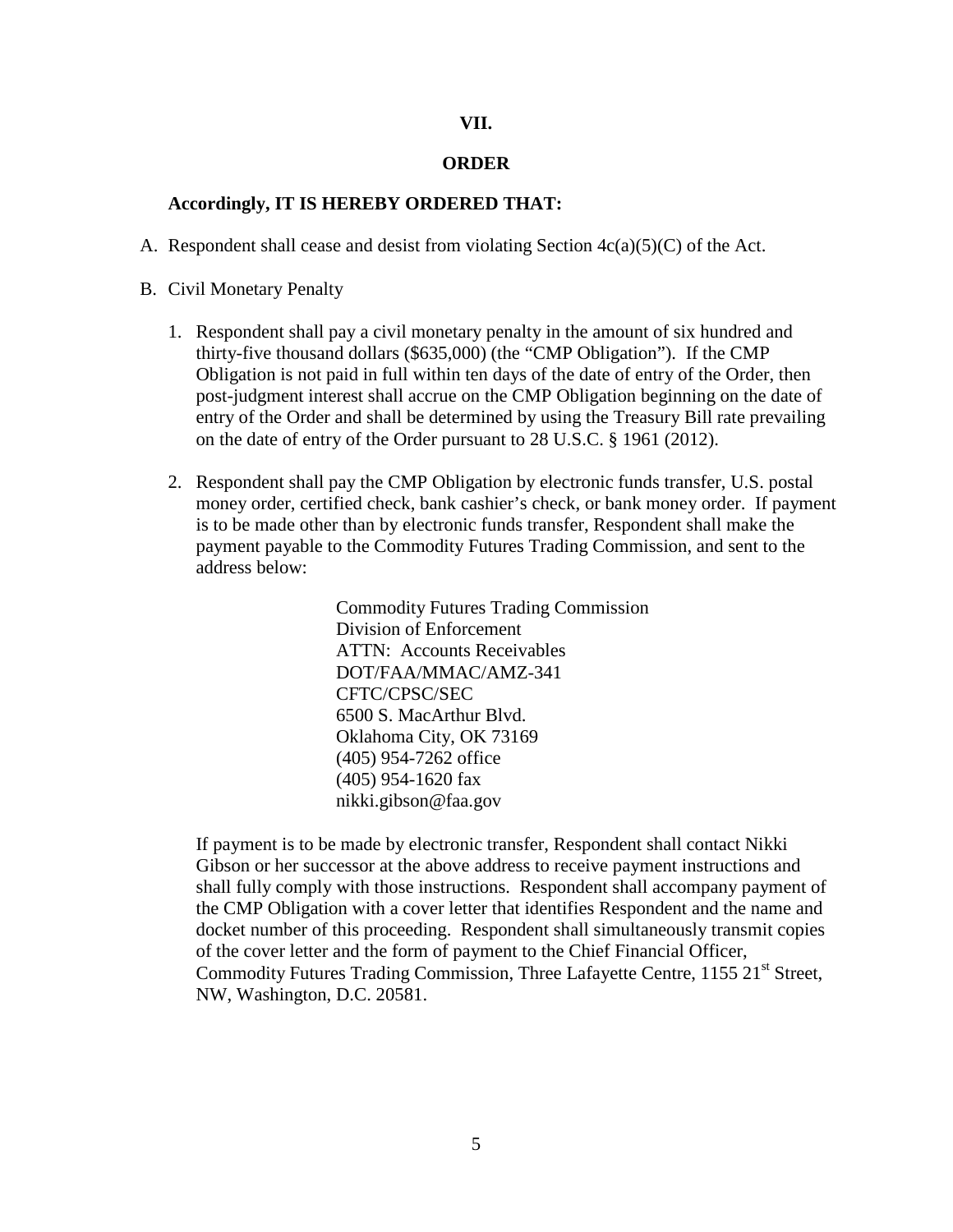- C. Respondent is permanently prohibited from, directly or indirectly, engaging in trading on or subject to the rules of any registered entity (as that term is defined in Section 1a(40) of the Act, 7 U.S.C. § 1a(40) (2012)), and all registered entities shall permanently refuse him trading privileges.
- D. Respondent shall comply with the following conditions and undertakings set forth in the Offer:
	- 1. Public Statements: Respondent agrees that neither he nor any of his successors, assigns, agents or employees under their authority or control shall take any action or make any public statement denying, directly or indirectly, any findings or conclusions in this Order, or creating, or tending to create, the impression that this Order is without a factual basis; provided, however, that nothing in this provision shall affect Respondent's (i) testimonial obligations; or (ii) right to take legal positions in other proceedings to which the Commission is not a party.
	- 2. Respondent agrees that he shall not, directly or indirectly, at any time in the future:
		- a. enter into any transactions involving "commodity interests" (as that term is defined in Regulation 1.3(yy), 17 C.F.R.  $\S$  1.3(yy) (2017)) for Respondent's own personal accounts or for any accounts in which Respondent has a direct or indirect interest;
		- b. have any commodity interests traded on Respondent's behalf;
		- c. control or direct the trading for or on behalf of any other person or entity, whether by power of attorney or otherwise, in any account involving commodity interests;
		- d. solicit, receive, or accept any funds from any person for the purpose of purchasing or selling any commodity interests;
		- e. apply for registration or claim exemption from registration with the Commission in any capacity, and engage in any activity requiring such registration or exemption from registration with the Commission except as provided for in Regulation 4.14(a)(9), 17 C.F.R. § 4.14(a)(9) (2016); and/or
		- f. act as a principal (as that term is defined in Regulation 3.1(a), 17 C.F.R. § 3.1(a) (2016)), agent or any other officer or employee of any person (as that term is defined in Section 1a(38) of the Act, 7 U.S.C. § 1a(38) (2012) registered, required to be registered, or exempted from registration with the Commission except as provided for in Regulation 4.14(a)(9), 17 C.F.R.  $§$  4.14(a)(9) (2017).
	- 3. Cooperation with the Commission: Respondent shall cooperate fully and expeditiously with the Commission, including the Commission's Division of Enforcement ("Division"), and any other governmental agency in this action, and in any investigation, civil litigation, or administrative matter related to the subject matter